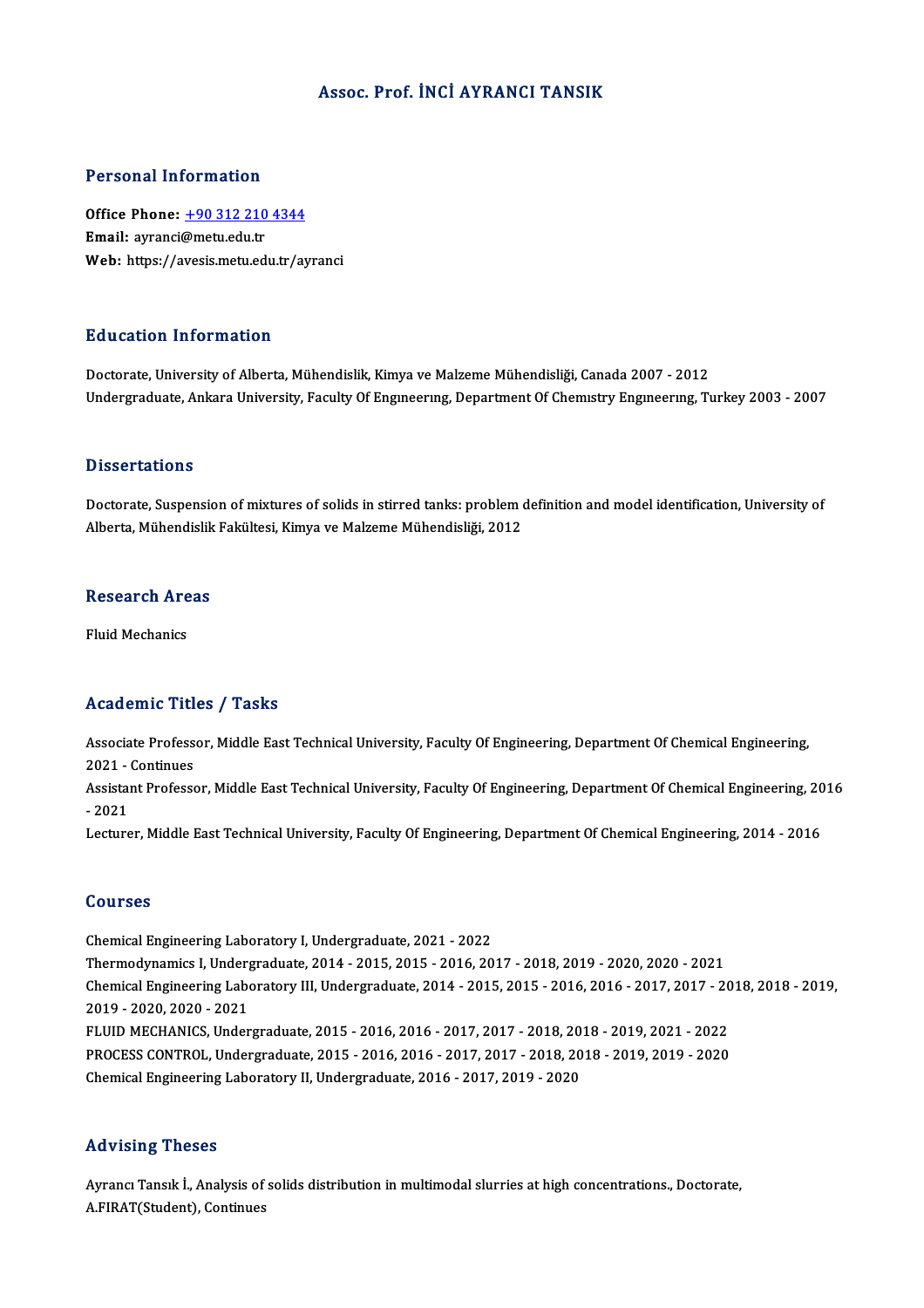Ayrancı Tansık İ., THE EFFECT OF FEDING CONDITIONS ON THE DROP SIZE OF PICKERING EMULSIONS IN AN<br>UNRAFELED STIRRED TANKS, Rostanadusta, Y Ördemir(Student), Continues Ayrancı Tansık İ., THE EFFECT OF FEDING CONDITIONS ON THE DROP SIZE (<br>UNBAFFLED STIRRED TANKS, Postgraduate, Y.Özdemir(Student), Continues<br>Ayrancı Tansık İ. A seele un study of selid liquid miying tanks in terme of slo UNBAFFLED STIRRED TANKS, Postgraduate, Y.Özdemir (Student), Continues

Ayrancı Tansık İ., A scale-up study of solid-liquid mixing tanks in terms of cloud height, Doctorate, E.ALTINTAŞ(Student),<br>Continues Ayrancı Tansık İ., A scale-up study of solid-liquid mixing tanks in terms of cloud height, Doctorate, E.ALTINTAŞ(S<br>Continues<br>Ayrancı Tansık İ., Uludağ Y., ANALYSIS OF CLOUD HEIGHT IN CONCENTRATED SOLID-LIQUID MIXTURES USIN

Continues<br>Ayrancı Tansık İ., Uludağ Y., ANALYSIS OF CLOUD HEIGHT IN CONCENTRATED S(<br>ULTRASOUND DOPPLER VELOCIMETRY, Postgraduate, A.FIRAT(Student), 2021<br>Ayrancı Tansık İ. THE EREECT OF PARTICI E PROPERTIES AND SOLIDS CONCE Ayrancı Tansık İ., Uludağ Y., ANALYSIS OF CLOUD HEIGHT IN CONCENTRATED SOLID-LIQUID MIXTURES USING<br>ULTRASOUND DOPPLER VELOCIMETRY, Postgraduate, A.FIRAT(Student), 2021<br>Ayrancı Tansık İ., THE EFFECT OF PARTICLE PROPERTIES A

ULTRASOUND DOPPLER VELOCIMETRY, Postgraduate, A.FIRAT<br>Ayrancı Tansık İ., THE EFFECT OF PARTICLE PROPERTIES AND<br>TALL STIRRED TANK, Postgraduate, E.Altıntaş(Student), 2021<br>Ayrancı Tansık İ. Barlaktuna M. The effect of evneri Ayrancı Tansık İ., THE EFFECT OF PARTICLE PROPERTIES AND SOLIDS CONCENTRATION ON THE CLOUD HEIGHT I<br>TALL STIRRED TANK, Postgraduate, E.Altıntaş(Student), 2021<br>Ayrancı Tansık İ., Parlaktuna M., The effect of experimental co

TALL STIRRED TANK, Postgra<br>Ayrancı Tansık İ., Parlaktuna<br>S.LONGINOS(Student), 2020<br>Ayrancı Tansık İ., EEEECT OE Ayrancı Tansık İ., Parlaktuna M., The effect of experimental conditions on natural gas hydrate formation, Doctorate,<br>S.LONGINOS(Student), 2020<br>Ayrancı Tansık İ., EFFECT OF HYDRODYNAMICS ON THE PRODUCTION OF PICKERING EMULS

S.LONGINOS(Student), 2020<br>Ayrancı Tansık İ., EFFECT OF HYDRODYNAMICS ON THE PRODUCTION OF PICKERING EMULSIONS IN UNBAFFI<br>STIRRED TANKS, Postgraduate, Ö.Demirdoğan(Student), 2019<br>Ayrancı Tansık İ., INVESTIGATION OF THE EFFE Ayrancı Tansık İ., EFFECT OF HYDRODYNAMICS ON THE PRODUCTION OF PICKERING EMULSIONS IN UNBAFFLED

STIRRED TANKS, Postgraduate, Ö.Demirdoğan(Student), 2019<br>Ayrancı Tansık İ., INVESTIGATION OF THE EFFECT OF HYDRODYNAMICS ON THE PF<br>EMULSIONS IN BAFFLED STIRRED TANKS, Postgraduate, U.Kayode(Student), 2019<br>AYRANCI TANSIK İ. Ayrancı Tansık İ., INVESTIGATION OF THE EFFECT OF HYDRODYNAMICS ON THE PRODUCTION OF PICKERING<br>EMULSIONS IN BAFFLED STIRRED TANKS, Postgraduate, U.Kayode(Student), 2019<br>AYRANCI TANSIK İ., The effect of dispersed phase feed

EMULSIONS IN BAFFLED ST<br>AYRANCI TANSIK İ., The effe<br>D.DÖNMEZ(Student), 2018<br>Ayrancı Tanelk İ. THE EEEE AYRANCI TANSIK İ., The effect of dispersed phase feed rate on the production of pickering emulsions, Postgraduate,<br>D.DÖNMEZ(Student), 2018<br>Ayrancı Tansık İ., THE EFFECT OF PARTICLE SHAPE ON JUST-SUSPENDED SPEED OF MIXTURES

D.DÖNMEZ(Student), 2018<br>Ayrancı Tansık İ., THE EFFECT OF PARTICLE SHAPE ON JUST-SUSPENDED SPEED OF MIXTURES OF SOLIDS AT HIGH<br>CONCENTRATIONS, Postgraduate, B.Kütükcü(Student), 2017

### Articles Published in Journals That Entered SCI, SSCI and AHCI Indexes

I. Turbulence damping above the cloud height in suspensions of concentrated slurries in stirred tanks AYRANCITANSIKİ.,Kresta S.M. Turbulence damping above the cloud height in susper<br>AYRANCI TANSIK İ., Kresta S. M.<br>AICHE JOURNAL, vol.67, no.7, 2021 (Journal Indexed in SCI)<br>Effect of dianorsed phase food time on the droplet sin

AYRANCI TANSIK İ., Kresta S. M.<br>AICHE JOURNAL, vol.67, no.7, 2021 (Journal Indexed in SCI)<br>II. Effect of dispersed phase feed time on the droplet size of Pickering emulsions produced in a stirred<br>tank AICHI<br><mark>Effec</mark><br>Denw Effect of dispersed phase fe<br>tank<br>Donmez D., AYRANCI TANSIK İ.<br>AICHE JOUPNAL vel 66, 206, 21 tank<br>Donmez D., AYRANCI TANSIK İ.<br>AICHE JOURNAL, vol.66, no.6, 2020 (Journal Indexed in SCI)

Donmez D., AYRANCI TANSIK İ.<br>AICHE JOURNAL, vol.66, no.6, 2020 (Journal Indexed in SCI)<br>III. The effect of hydrodynamic parameters on the production of Pickering emulsions in a baffled stirred<br>tank AICHI<br><mark>The e</mark><br>tank The effect of hydrodynai<br>tank<br>Abdulrasaq U.K., Ayranci İ.<br>AIGUE IQUPNAL, vəl.65, 201

tank<br>Abdulrasaq U. K. , Ayranci İ.<br>AICHE JOURNAL, vol.65, 2019 (Journal Indexed in SCI)<br>Annligation of pressure gauge measurement met

# Abdulrasaq U. K. , Ayranci İ.<br>AICHE JOURNAL, vol.65, 2019 (Journal Indexed in SCI)<br>IV. Application of pressure gauge measurement method beyond its limits<br>Kutukcu B., AYRANCI TANSIK İ. AICHE JOURNAL, vol.65, 2019 (<br>Application of pressure gau<br>Kutukcu B., AYRANCI TANSIK İ.<br>CUEMICAL ENCINEEPINC PESE Application of pressure gauge measurement method beyond its limits<br>Kutukcu B., AYRANCI TANSIK İ.<br>CHEMICAL ENGINEERING RESEARCH & DESIGN, vol.141, pp.170-180, 2019 (Journal Indexed in SCI)<br>Applicability of the nower model t

Kutukcu B., AYRANCI TANSIK İ.<br>CHEMICAL ENGINEERING RESEARCH & DESIGN, vol.141, pp.170-180, 2019 (Journal Indexed in SCI)<br>V. Applicability of the power model to mixed slurries with non-spherical particles and networking CHEMI<br><mark>Applic</mark><br>effect V. Applicability of the power model to mixed slurries with non-spherical particles and networking<br>effect<br>Kutukcu B., AYRANCI TANSIK İ.

CHEMICAL ENGINEERINGRESEARCH&DESIGN,vol.138,pp.314-330,2018 (Journal Indexed inSCI)

Kutukcu B., AYRANCI TANSIK İ.<br>CHEMICAL ENGINEERING RESEARCH & DESIGN, vol.138, pp.314-330, 2018 (Journal Indexed in SCI)<br>VI. Negative Impact of High Stirring Speed in Laboratory-Scale Three-Phase Hydrogenations<br>Ayranci CHEMICAL ENGINEERING RESEARCH &<br>Negative Impact of High Stirring Sp<br>Ayranci İ., Kresta S., Shen J., Semagina N.<br>INDUSTRIAL & ENGINEERING GUEMISTI Negative Impact of High Stirring Speed in Laboratory-Scale Three-Phase Hydrogenations<br>Ayranci İ., Kresta S., Shen J., Semagina N.<br>INDUSTRIAL & ENGINEERING CHEMISTRY RESEARCH, vol.53, no.46, pp.18091-18094, 2014 (Journal In Ayra<br>INDU<br>SCI)<br>Criti INDUSTRIAL & ENGINEERING CHEMISTRY RESEARCH, vol.53, no.46, pp.18091-18094, 2014<br>SCI)<br>VII. Critical analysis of Zwietering correlation for solids suspension in stirred tanks<br>Ayrongi L. Knote S. M

## SCI)<br><mark>Critical analysis of 2</mark><br>Ayranci İ., Kresta S. M.<br>CHEMICAL ENCINEED Critical analysis of Zwietering correlation for solids suspension in stirred tanks<br>Ayranci İ., Kresta S. M.<br>CHEMICAL ENGINEERING RESEARCH & DESIGN, vol.92, pp.413-422, 2014 (Journal Indexed in SCI)<br>Predistion of just suspe CHEMICAL ENGINEERING RESEARCH & DESIGN, vol.92, pp.413-422, 2014 (Journal Indexed in SCI)

Ayranci İ., Kresta S. M.<br>CHEMICAL ENGINEERING RESEARCH & DESIGN, vol.92, pp.413-422, 2014 (Journal Inde<br>VIII. Prediction of just suspended speed for mixed slurries at high solids loadings<br>Ayranci İ., Ng T., Etchells A. W.

CHEMICAL ENGINEERINGRESEARCH&DESIGN,vol.91,no.2,pp.227-233,2013 (Journal Indexed inSCI)

IX. Effect of geometry on themechanisms for off-bottomsolids suspension in a stirred tank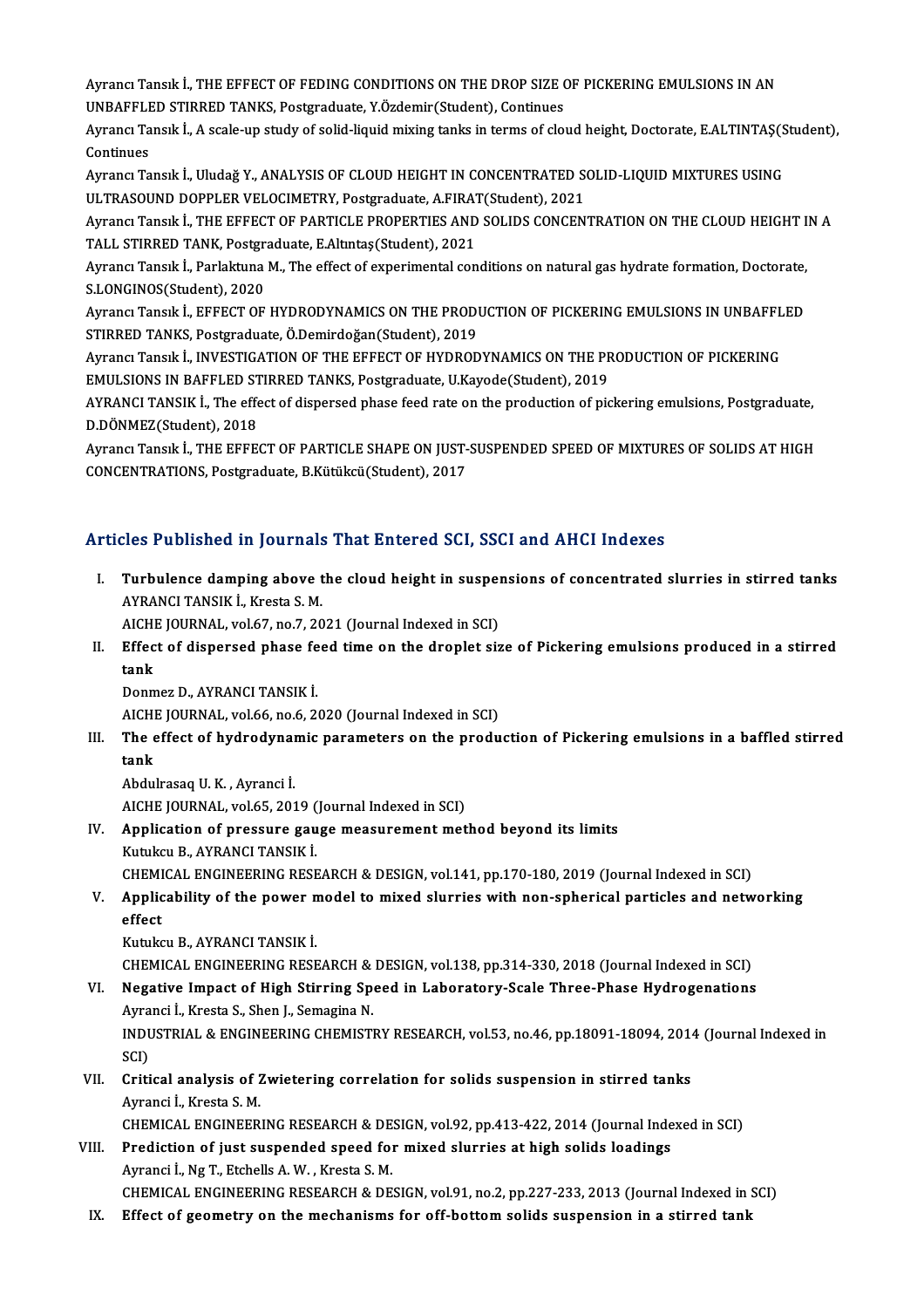Ayranci İ., Machado M. B., Madej A. M., Derksen J. J., Nobes D. S., Kresta S. M. Ayranci İ., Machado M. B. , Madej A. M. , Derksen J. J. , Nobes D. S. , Kresta S. M.<br>CHEMICAL ENGINEERING SCIENCE, vol.79, pp.163-176, 2012 (Journal Indexed in SCI)<br>Design rules for suspending sensentrated mixtures of soli Ayranci İ., Machado M. B. , Madej A. M. , Derksen J. J. , Nobes D. S. , Kresta S. M.<br>CHEMICAL ENGINEERING SCIENCE, vol.79, pp.163-176, 2012 (Journal Indexed in SCI)<br>X. Design rules for suspending concentrated mixtures of s

CHEMICAL ENGINEER<br>Design rules for sus<br>Ayranci İ., Kresta S. M.<br>CHEMICAL ENGINEER X. Design rules for suspending concentrated mixtures of solids in stirred tanks<br>Ayranci İ., Kresta S. M.<br>CHEMICAL ENGINEERING RESEARCH & DESIGN, vol.89, pp.1961-1971, 2011 (Journal Indexed in SCI)

### Articles Published in Other Journals

- rticles Published in Other Journals<br>I. The Effect of Length of The Baffle on The Power Number The Effect of Length<br>The Effect of Length<br>Ayrancı Tansık İ., Gök G.<br>Bitlie Eren Üniversitesi E The Effect of Length of The Baffle on The Power Number<br>Ayrancı Tansık İ., Gök G.<br>Bitlis Eren Üniversitesi Fen Bilimleri Dergisi, vol.9, no.4, pp.1641-1648, 2020 (National Refreed University Journal)<br>The Effect of the Chang Ayrancı Tansık İ., Gök G.<br>Bitlis Eren Üniversitesi Fen Bilimleri Dergisi, vol.9, no.4, pp.1641-1648, 2020 (National Refreed University Journa<br>II. The Effect of the Change of Impeller Speed on the Droplet Size Distribution Bitlis Eren Üniversitesi Fen B<br>The Effect of the Change<br>in a Baffled Stirred Tank The Effect of the Change of Im<sub>1</sub><br>in a Baffled Stirred Tank<br>Abdulrasaq U.K., Ayrancı Tansık İ.<br>Agdemiş Platform Journal of Engil in a Baffled Stirred Tank<br>Abdulrasaq U. K. , Ayrancı Tansık İ.<br>Academic Platform-Journal of Engineering and Science, vol.8, no.1, pp.181-192, 2020 (Other Refereed National<br>Journals) Abdulrasaq U.K., Ayrancı Tansık İ. Academic Platform-Journal of Engineering and Science, vol.8, no.1, pp.181-192, 2020 (Other Refereed National<br>Journals)<br>III. The Effect of the Change of Impeller Speed on the Droplet Size Distribution of Pickering Emulsions
- Journals)<br>The Effect of the Change<br>in a Baffled Stirred Tank<br>Abdulmess U.K. Awsner <sup>i</sup> The Effect of the Change<br>in a Baffled Stirred Tank<br>Abdulrasaq U.K., Ayrancı İ.

in a Baffled Stirred Tank<br>Abdulrasaq U. K. , Ayrancı İ.<br>Academic Platform-Journal of Engineering and Science, vol.8, no.1, pp.181-192, 2020 (Other Refereed National Abdulrasa<br>Academic<br>Journals)<br>Bsychror Academic Platform-Journal of Engineering and Science, vol.8, no.1, pp.181-192, 2020 (Other Refereed National<br>Journals)<br>IV. Psychrometric charts in color: An example of active learning for chemical engineering students and<br>

Journals)<br>Psychrometric ch<br>faculty members<br><sup>Vrosto S. AVPANCI</sub></sup> Psychrometric charts in controller<br>faculty members<br>Kresta S., AYRANCI TANSIK İ.<br>EDUCATION EOR CHEMICAL I

faculty members<br>Kresta S., AYRANCI TANSIK İ.<br>EDUCATION FOR CHEMICAL ENGINEERS, vol.22, pp.14-19, 2018 (Journal Indexed in ESCI)

### Refereed Congress / Symposium Publications in Proceedings

efereed Congress / Symposium Publications in Proceedings<br>I. Tanecik Özelliklerinin ve Tanecik Konsantrasyonunun Bulut Yüksekliği Üzerindeki Etkilerinin Uzun<br>Konstume Tenklerinde İnselenmesi Tanecik Özelliklerinin ve Tanecik Ko<br>Karıştırma Tanklarında İncelenmesi<br>Altıntas E. Ayrangı Tangık İ Tanecik Özelliklerinin ve<br>Karıştırma Tanklarında İ<br>Altıntaş E., Ayrancı Tansık İ.<br>Illusel Kimye Mühandialiği k Karıştırma Tanklarında İncelenmesi<br>Altıntaş E., Ayrancı Tansık İ.<br>Ulusal Kimya Mühendisliği Kongresi (UKMK), Konya, Turkey, 10 - 12 June 2021, pp.35<br>Donisik Katı Suu Konyamlanında Hır Puafilinin Illtresenik Donplan Hır Ölg Altıntaş E., Ayrancı Tansık İ.<br>Ulusal Kimya Mühendisliği Kongresi (UKMK), Konya, Turkey, 10 - 12 June 2021, pp.35<br>II. Derişik Katı-Sıvı Karışımlarında Hız Profilinin Ultrasonik Doppler Hız Ölçüm Tekniği Kullanılarak<br>An Ulusal Kimya Mühendisliği Kongresi (UKMK), Konya, Turkey<br>Derişik Katı-Sıvı Karışımlarında Hız Profilinin Ultrası<br>Analizi ve Hız Profilinden Bulut Yüksekliğinin Tayini<br>Taskın A.E. Hudağ V. Ayrancı Tansık İ TaşkınA.F. ,UludağY.,AyrancıTansıkİ.

Ulusal Kimya Mühendisliği Kongresi (UKMK), Konya, Turkey, 10 - 12 June 2021, pp.33

III. Engelli Karıştırmalı Tanklarda Hidrodinamiğin Pickering Emülsiyonları Üretimi Üzerine Etkisi AbdulrasaqU.K. ,AyrancıTansıkİ. Engelli Karıştırmalı Tanklarda Hidrodinamiğin Pickering Emülsiyonları Üret<br>Abdulrasaq U. K. , Ayrancı Tansık İ.<br>13. Ulusal Kimya Mühendisliği Kongresi, Van, Turkey, 3 - 06 September 2018, pp.147<br>ENGELLİ KARISTIRMALI TANKLA

### Abdulrasaq U. K. , Ayrancı Tansık İ.<br>13. Ulusal Kimya Mühendisliği Kongresi, Van, Turkey, 3 - 06 September 2018, pp.147<br>IV. ENGELLİ KARIŞTIRMALI TANKLARDA HİDRODİNAMİĞİNPICKERING EMÜLSİYONLARI ÜRETİMİ<br>ÜZERİNE ETKİSİ 13. Ulusal Kimya M<br>ENGELLİ KARIŞT<br>ÜZERİNE ETKİSİ ENGELLİ KARIŞTIRMALI TANKLA<br>ÜZERİNE ETKİSİ<br>Abdulrasaq U.K., AYRANCI TANSIK İ.<br>13 Hlucal Kimua Mühandialiği Kansua **ÜZERİNE ETKİSİ**<br>Abdulrasaq U. K. , AYRANCI TANSIK İ.<br>13. Ulusal Kimya Mühendisliği Kongresi, Turkey, 3 - 06 September 2018

Abdulrasaq U. K. , AYRANCI TANSIK İ.<br>13. Ulusal Kimya Mühendisliği Kongresi, Turkey, 3 - 06 September 2018<br>V. HİDRODİNAMİK KOŞULLARIN ENGELSİZ TANKLARDA ÜRETİLEN PİCKERİNG EMÜLSİYONLARI<br>ÜZEDİNE ETKİSİ 13. Ulusal Kimya M<br>HİDRODİNAMİK<br>ÜZERİNE ETKİSİ<br>Demirdeğen Ö. Av HİDRODİNAMİK KOŞULLARIN<br>ÜZERİNE ETKİSİ<br>Demirdoğan Ö., Ayrancı Tansık İ.<br>13. Illucal Kimya Mühandialiği Ko ÜZERİNE ETKİSİ<br>Demirdoğan Ö., Ayrancı Tansık İ.<br>13. Ulusal Kimya Mühendisliği Kongresi , Van, Turkey, 3 - 06 September 2018, pp.114-115<br>ULST SUSPENDED SPEED OF MIXED SI UPPLES WITH NON SPHEPICAL PAPTICLE

Demirdoğan Ö., Ayrancı Tansık İ.<br>13. Ulusal Kimya Mühendisliği Kongresi , Van, Turkey, 3 - 06 September 2018, pp.114-115<br>VI. JUST SUSPENDED SPEED OF MIXED SLURRIES WITH NON-SPHERICAL PARTICLES<br>Kütükcü B., AYRANCI İ. 13. Ulusal Kimya Mühe<br>JUST SUSPENDED SP<br>Kütükcü B., AYRANCI İ.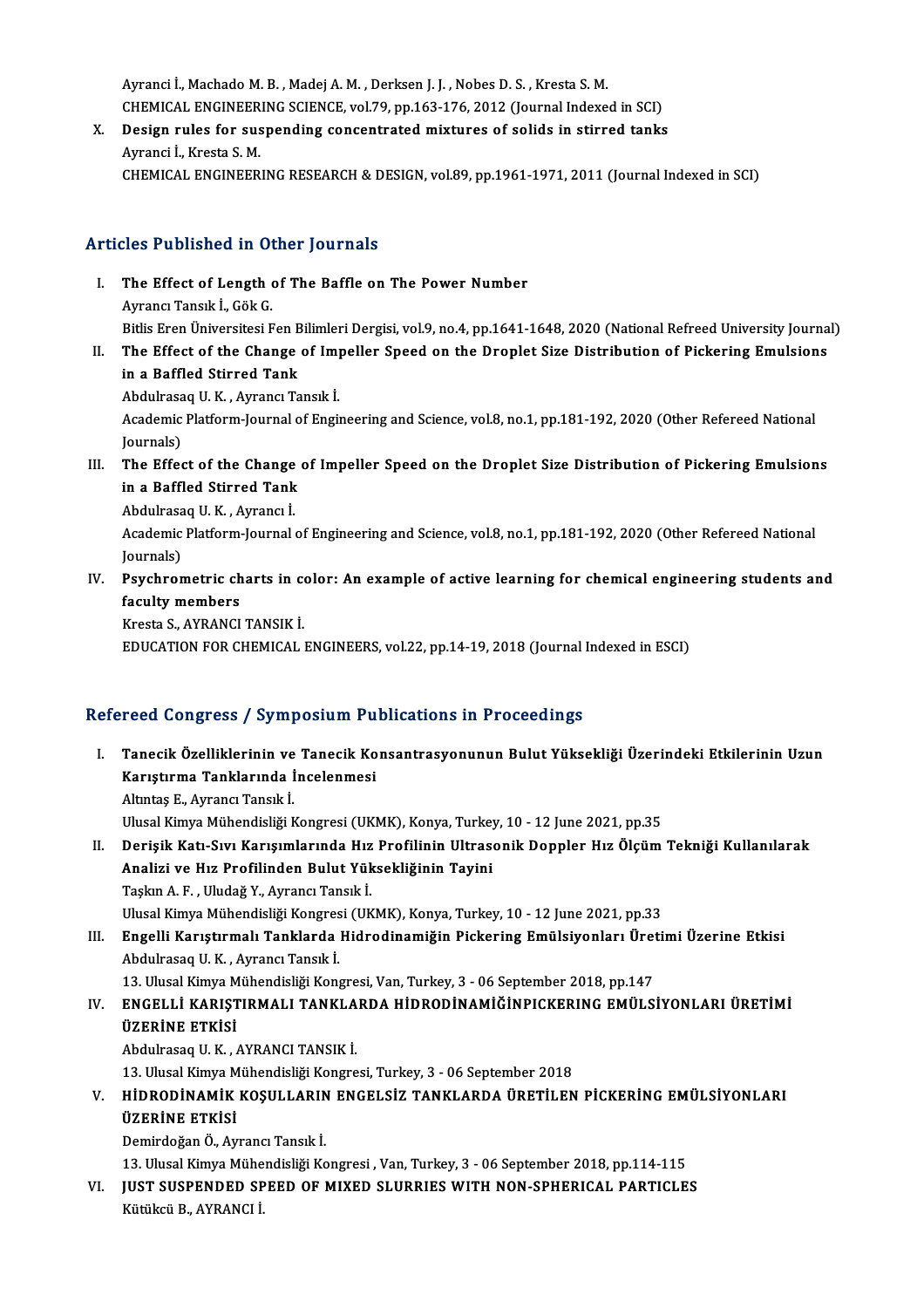10th World Congress of Chemical Engineering, 1 - 05 October 2017<br>AN UNSTARU ITY IN THE EORMATION OF PICKERING EMULS VII. AN UNSTABILITY IN THE FORMATION OF PICKERING EMULSIONS<br>AYRANCI İ. Fradette L. 10th World Congress o<br>**AN UNSTABILITY IN**<br>AYRANCI İ., Fradette L.<br>NAME (Narth Americal AN UNSTABILITY IN THE FORMATION OF PICKERING EMULSIONS<br>AYRANCI İ., Fradette L.<br>NAMF (North Americal Mixing Forum), Mixing XXV, 26 June - 01 July 2016<br>SUSPENDING MIXTURES OF SOLUNS IN STIRRED TANKS COMPLEXI' AYRANCI İ., Fradette L.<br>NAMF (North Americal Mixing Forum), Mixing XXV, 26 June - 01 July 2016<br>VIII. SUSPENDING MIXTURES OF SOLIDS IN STIRRED TANKS COMPLEXITIES AND SOLUTIONS NAMF (North Americ<br>SUSPENDING MIXT<br>Kresta S., AYRANCI İ.<br>10th Euronean Concu SUSPENDING MIXTURES OF SOLIDS IN STIRRED TANKS COMPLEXITIES ANI<br>Kresta S., AYRANCI İ.<br>10th European Congress of Chemical Engineering, 27 September - 01 October 2015<br>Limitations of the Zwietering correlation and the resulti Kresta S., AYRANCI İ.<br>10th European Congress of Chemical Engineering, 27 September - 01 October 2015<br>IX. Limitations of the Zwietering correlation and the resulting form for a new approach based on power<br>at just suspen 10th European Congress of Chemical Engineering, 27 September - 01 October 2015<br>Limitations of the Zwietering correlation and the resulting form for a new<br>at just suspended speed<br>Kresta S. M., AYRANCI İ. Limitations of the Zwi<br>at just suspended spe<br>Kresta S. M. , AYRANCI İ.<br>15th Euroneen Conforen 15th European Conference of Mixing, 28 June - 03 July 2015 X. Mixing of viscous liquids and large concentrations of spherical particles in stirred tanks Lassaigne M., BRUNO B., AYRANCI İ., FRADETTE L., FRANÇOİS B. Mixing of viscous liquids and large concentrations of spherical particles in<br>Lassaigne M., BRUNO B., AYRANCI İ., FRADETTE L., FRANÇOİS B.<br>North American Mixing Forum (NAMF) Conference Mixing XXIV, 22 - 27 June 2014<br>Correla Lassaigne M., BRUNO B., AYRANCI İ., FRADETTE L., FRANÇOİS B.<br>North American Mixing Forum (NAMF) Conference Mixing XXIV, 22 - 27 June 2014<br>XI. Correlations for prediction of solids suspension in stirred tanks limitations of North American Mixing Forum (N.<br>Correlations for prediction of<br>correlation and path forward **Correlations for pi<br>correlation and pa<br>AYRANCI İ., Kresta S.<br>North American Mivi** correlation and path forward<br>AYRANCI İ., Kresta S.<br>North American Mixing Forum (NAMF) Mixing XXIV, 22 - 27 June 2014<br>The effect of impeller configuration and impeller speed on the l AYRANCI İ., Kresta S.<br>North American Mixing Forum (NAMF) Mixing XXIV, 22 - 27 June 2014<br>XII. The effect of impeller configuration and impeller speed on the yield of three phase hydrogenation North Ame<br>The effect<br>reactions<br>AVPANCLİ The effect of impeller configuration and<br>reactions<br>AYRANCI İ., KRESTA S., SHEN J., SEMAGİNA N.<br>22rd Canadian Sumnasium en Catalusis 11 - 1 reactions<br>AYRANCI İ., KRESTA S., SHEN J., SEMAGİNA N.<br>23rd Canadian Symposium on Catalysis, 11 - 14 May 2014 AYRANCI İ., KRESTA S., SHEN J., SEMAGİNA N.<br>23rd Canadian Symposium on Catalysis, 11 - 14 May 2014<br>XIII. An unusual state during the production of solid stabilized emulsions in stirred tanks paste<br>AVRANCLİ, ERADETTE I 23rd Canadian Symposiur<br>An unusual state durin<br>AYRANCI İ., FRADETTE L.<br>American Institute of Char An unusual state during the production of solid stabilized emulsion<br>AYRANCI İ., FRADETTE L.<br>American Institute of Chemical Engineers (AIChE), 3 - 08 November 2013<br>The effect of time on the form and stability of Biskoving E AYRANCI İ., FRADETTE L.<br>American Institute of Chemical Engineers (AIChE), 3 - 08 November 2013<br>XIV. The effect of time on the form and stability of Pickering Emulsions<br>AVRANCLI, ERADETTE I American Institute of Chel<br>The effect of time on the<br>AYRANCI İ., FRADETTE L.<br>9th World Congress of Ch AYRANCI İ., FRADETTE L.<br>9th World Congress of Chemical Engineering (WCCE9), 18 August - 23 November 2013 AYRANCI İ., FRADETTE L.<br>9th World Congress of Chemical Engineering (WCCE9), 18 August - 23 November 20<br>XV. A design rule for prediction of the just suspended speed of mixed slurries 9th World Congress of Chemical Engineering (WCCE9), 1<br>A design rule for prediction of the just suspended<br>AYRANCI İ., NG T., GARCİA M., ETCHELLS A. I. , KRESTA S.<br>The American Institute of Chemical Engineers (AIChE) Ar A design rule for prediction of the just suspended speed of mixed slurries<br>AYRANCI İ., NG T., GARCİA M., ETCHELLS A. I. , KRESTA S.<br>The American Institute of Chemical Engineers (AIChE) Annual Meeting, 16 - 21 October 2011<br> AYRANCI İ., NG T., GARCİA M., ETCHELLS A. I. , KRESTA S.<br>The American Institute of Chemical Engineers (AIChE) Annual Meeting, 16 - 21 October 2011<br>XVI. Intentional Course Design and Outcomes Assessment Shifting the Curve i The American Instit<br>Intentional Course<br>Balances Course<br>AVRANCLİ SUZAN Intentional Course De<br>Balances Course<br>AYRANCI İ., SUZANNE K.<br>The American Institute e Balances Course<br>AYRANCI İ., SUZANNE K.<br>The American Institute of Chemical Engineers (AIChE) Annual Meeting, 16 - 21 October 2011<br>Bi model ne mane shifting the sunye in meterial and anongy helanees seurees AYRANCI İ., SUZANNE K.<br>The American Institute of Chemical Engineers (AIChE) Annual Meeting, 16 - 21 October :<br>XVII. Bi modal no more shifting the curve in material and energy balances courses<br>AYRANCI İ., Kresta S. The American Institue<br>Bi modal no more<br>AYRANCI İ., Kresta S.<br>American Society for Bi modal no more shifting the curve in material and energy balances courses<br>AYRANCI İ., Kresta S.<br>American Society for Engineering Education (ASEE) Annual Conference and Exposition, 26 - 29 June 2011<br>The effect of narticle AYRANCI İ., Kresta S.<br>American Society for Engineering Education (ASEE) Annual Conference and Exposition, 26 - 29<br>XVIII. The effect of particle properties and solids loadings on suspension of mixed solids<br>AVPANCLİ KRESTA S American Society for E<br>The effect of particle<br>AYRANCI İ., KRESTA S.<br>The American Institute The effect of particle properties and solids loadings on suspension of mixed solids<br>AYRANCI İ., KRESTA S.<br>The American Institute of Chemical Engineers (AIChE) Annual Meeting, 7 - 12 November 2010<br>Effect of seemetry on the AYRANCI İ., KRESTA S.<br>The American Institute of Chemical Engineers (AIChE) Annual Meeting, 7 - 12 Nov<br>XIX. Effect of geometry on the mechanisms for off bottom solids suspension<br>AVRANCLI MACHADOM, DERKSEN LL, NORES D. S., K The American Institute of Chemical Engineers (AIChE) Annual Me<br>Effect of geometry on the mechanisms for off bottom solid<br>AYRANCI İ., MACHADO M., DERKSEN J. J. , NOBES D. S. , KRESTA S.<br>North American Miving Forum (NAME) Co Effect of geometry on the mechanisms for off bottom solids suspension<br>AYRANCI İ., MACHADO M., DERKSEN J. J. , NOBES D. S. , KRESTA S.<br>North American Mixing Forum (NAMF) Conference Mixing XXII, 20 - 25 June 2010<br>Energy Pela AYRANCI İ., MACHADO M., DERKSEN J. J. , NOBES D. S. , KRESTA S.<br>North American Mixing Forum (NAMF) Conference Mixing XXII, 20 - 25 June 2010<br>XX. Energy Balances tools for structured problem solving and images for visual le North American Mixing Forum (NAMF) Conference Mixing XXII, 20 - 25 June 2010<br>Energy Balances tools for structured problem solving and images for visual learner<br>AYRANCI İ., KRESTA S.<br>The American Institute of Chemical Engin Energy Balances tools for structured problem solving and images for visual learner<br>AYRANCI İ., KRESTA S.<br>The American Institute of Chemical Engineers (AIChE) Annual Meeting, 8 - 13 November 2009<br>Mixed elunuv behavior in st AYRANCI İ., KRESTA S.<br>The American Institute of Chemical Engineers (AIChE) Annual Meeting, 8<br>XXI. Mixed slurry behavior in stirred tanks with high solids loadings<br>AVRANCLİ, DERKSEN LI, KRESTA S. The American Institute of Chemical Er<br>Mixed slurry behavior in stirred<br>AYRANCI İ., DERKSEN J. J. , KRESTA S.<br><sup>9th Morld Congress of Chemical Engi</sup> 8th World Congress of Chemical Engineering (WCCE8), 23 - 27 August 2009<br>8th World Congress of Chemical Engineering (WCCE8), 23 - 27 August 2009 XXII. Extracting and organizing information from images structured problem solving tools